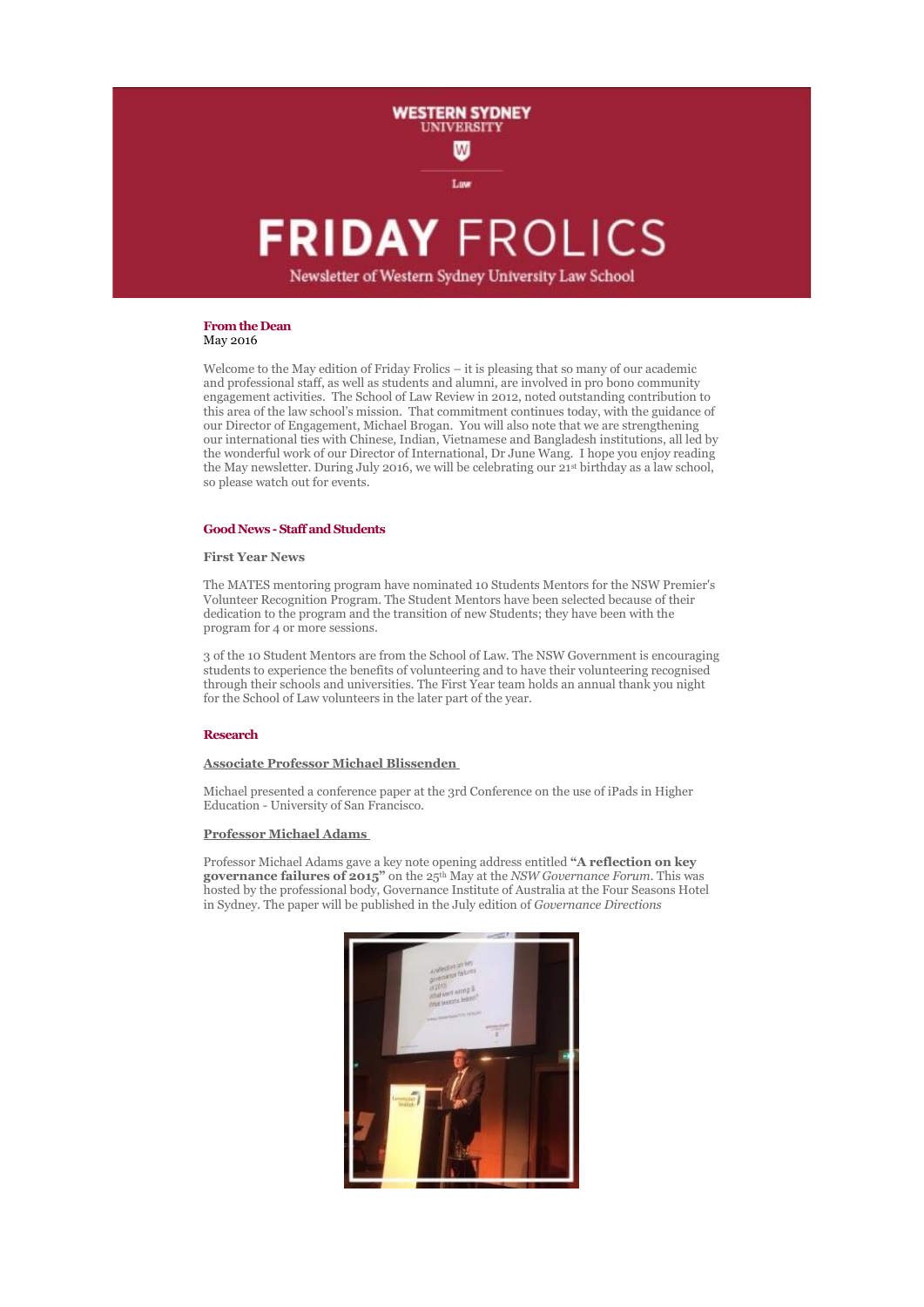## **Publications Associate Professor Michael Blissenden**

Publication: Law Student learning, storytelling and student device initiatives - Athens Journal of Law

Publication: High Court decides on retention of amounts to cover tax - clarity for liquidators, agents and trustees - Australian Tax Law Bulletin

## **Dr June Wang**

Zhiqiong June Wang has been invited to speak at the 2016 SDN Encounter program at the University of Sydney. The opinion piece by June, "Rule of Law and Anti-Corruption Campaigns in China", is published by **[SDN](http://sydneydemocracynetwork.org/article-rule-law-anti-corruption-campaigns-china/)** 

## **Professor Steven Freeland**

Publication of 'The Future Global Governance of Space Security: International Law and Armed Conflicts involving Space Technology' in Ram Jakhu, Kuan-Wei Chen and Yaw Nyampong (eds), *Global Space Governance*, 2015 McGill University Centre for Research in Air and Space Law, 163-178

Publication of 'Travaillons ensemble pour l'exploitation minière du système solaire', *[The](https://theconversation.com/travaillons-ensemble-pour-lexploitation-miniere-du-systeme-solaire-58316)  [Conversation](https://theconversation.com/travaillons-ensemble-pour-lexploitation-miniere-du-systeme-solaire-58316)*, 13 May 2016 (in French) (with Alice Gorman)

Publication of "Crimes against the Environment' and Warfare', (2016) 1 *International Humanitarian Law Magazine – 'The Business of War: IHL and the Corporate Sector*' 8

## **Media**

#### **Professor Steven Freeland**

Interviewed on ['Spoke' on Radio Triple R](http://ondemand.rrr.org.au/grid/2016051010114) (Melbourne) on crimes against the environment during armed conflict, 10 May 2016

Interviewed on ['Eye Magazine',](https://www.youtube.com/watch?v=RvJ6mMiqgBA) Serbia's main news program (> 500,000 viewers) regarding international criminal justice, crimes against the environment and the forthcoming UN Secretary-General elections, 11 May 2016

## **Engagement**

## **Dr Stephen Janes**

Dr Stephen Janes attended The College of Law Academic Awards Ceremony on Monday 23 May 2016 held at Parliament House, Macquarie Street Sydney. The awards presented were for students graduating from the Master of Laws (Applied Law) program. Dr Janes is a member of the External advisory Committee for the Master of Laws (Applied Law in Wills and Estates).

#### **Professor Michael Adams**

Professor Michael Adams was asked to be the guest lecturer for the College of Law's *Masters of Applied Law* on 29th April. The seminar topic was **"Company secretaries role: Has the role changed?"**.

Professor Adams was delighted to be part of a Panel discussion at the 2016 *Business Forum*, hosted by the Chartered Accountants Australia and New Zealand. The session was entitled **"Regulators and the future: How will they be fit for purpose?"** on the 24th May at the Hilton Hotel in Sydney. The other panellists included John Price, ASIC commissioner; Carolyn Ralph, partner at KPMG; Jost Stollmann, CEO of Tyro and Dr Deen Sanders, CEO of the Professional Standards Authority.